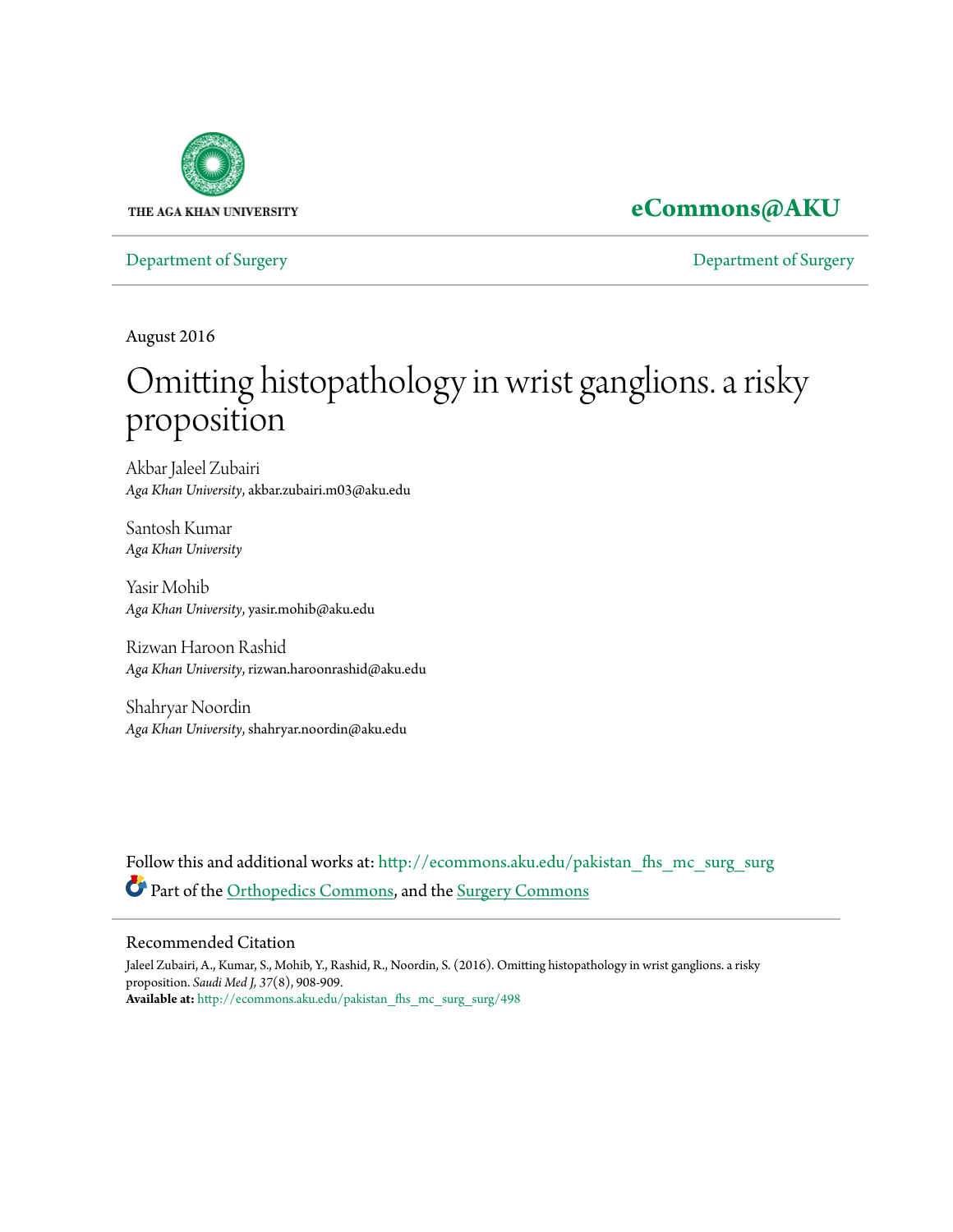## Brief Communication

| Omitting | histopathology                 | in | wrist |
|----------|--------------------------------|----|-------|
|          | ganglions. A risky proposition |    |       |

*Akbar J. Zubairi, MBBS, Santosh Kumar, MBBS, Yasir Mohib, MBBS, FCPS, Rizwan H. Rashid, MBBS, FCPS, Shahryar Noordin, MBBS, FCPS.* 

### ABSTRACT

**Objectives:** To identify incidence and utility of histopathology in wrist ganglions.

**Methods:** A retrospective study of 112 patients operated for wrist swellings between January 2009 and March 2014 at Aga Khan University Hospital, Karachi, Pakistan, was conducted. Medical records were reviewed for demographics, history, location and associated symptoms, provisional diagnosis and operative details. Histopathology reports were reviewed to confirm the final diagnosis.

**Results:** One hundred and twelve patients were included in the study (34 males and 78 females) with a mean age of  $28 \pm 12$  years. Ninety-five percent of ganglia were dorsally located and 85% were solitary in nature. Histopathology reports confirmed 107 as ganglion cysts, whereas 3 had giant cell tumor of tendon sheath and 2 were reported to be tuberculous tenosynovitis.

**Conclusion:** Although most of the time, the clinical diagnosis conforms to the final diagnosis, the possibility of an alternate diagnosis cannot be ignored (4% in this study). We suggest routine histopathological analysis so that such diagnoses are not missed.

#### *Saudi Med J 2016; Vol. 37 (8): 908-909 doi: 10.15537/smj.2016.8.15749*

Ganglia are benign soft tissue tumors most<br>commonly encountered around the wrist, but may occur near any joint. Their reported incidence is 25 to  $43$  per  $100,000$  $100,000$  population per year.<sup>1</sup> The diagnosis is clinical, but additional imaging may be sought in occult cases. Even though most will resolve, or not progress, patients still seek medical advice for excision due to cosmetic concerns, fear of malignancy, and rarely pain.<sup>2</sup> A variety of conditions may mimic ganglia at the wrist namely tenosynovitis, lipoma, giant cell tumor of tendon sheath, tuberculous tenosynovitis, aneurysm, abscess, cancer, and osteoarthritic spur.<sup>3</sup> But as most of these may be differentiated on physical

examination, radiology, or intraoperative assessment; recent recommendations are against the routine use of histopathological analysis of excised specimens.<sup>[4](#page-2-3),5</sup> However, there are recent case reports from our region, where tuberculosis (TB) is endemic, showing that tuberculous tenosynovitis presented as a wrist ganglion with subtle intraoperative finding of thickened synovium.<sup>[6](#page-2-5),7</sup> As TB is still prevalent in our part of the world, we decided to review the histopathology of wrist ganglia excised at our institute to study the incidence of TB and other conditions mimicking ganglia.

**Methods.** A retrospective audit was carried out including all patients with a clinical diagnosis of wrist ganglia who underwent excisional biopsy at Aga Khan University Hospital, Karachi, Pakistan, between January 2009 and March 2014. Patients with incomplete records were excluded.

Patients' demographics, clinical presentation, and provisional diagnosis were recorded from clinic visit notes, whereas operative details were recorded from the operative notes. Electronic laboratory records were reviewed to record the final histopathological diagnosis. Continuous variables were expressed as means and standard deviations whereas categorical variables were expressed as frequency and proportions. Data entry and analysis was carried out using the Statistical Package for the Social Sciences (SPSS) software, IBM SPSS Statistics for Windows version 20, (IBM Corp., Armonk, New York, USA).

**Results.** A total of 120 patients operated for wrist ganglia were identified from our operating room record and after excluding 8 patients with incomplete records, 112 patients were included in the study. The mean age was  $28 \pm 12$  years (range 9-66 years) with 78 females (70%) and 34 (30%) males. Dorsal aspect of the wrist was the most common site in 96 (86%) patients with the remaining 16 (14%) patients having volar ganglia. Eighty-four patients (81%) had no symptoms and out of those who were symptomatic 8 (7%) had pain, 6 (4%) had numbness, 6 (4%) had decreased grip strength, and 6 (4%) had carpal tunnel syndrome. Seventy-eight patients (70%) presented with complaint duration of approximately 4-6 months with a longer duration. Approximately 96 (85%) patients had a solitary swelling, of this 16 (14%) had a multi-nodular swelling. Final histopathology identified 2 (2%) patients with TB and 3 (3%) patients with giant cell tumor (GCT) of tendon sheath whereas all others were consistent with ganglia. On reviewing the cases with TB and GCT, it was found that pre-operative clinical assessment and intraoperative findings did not suggest an alternate diagnosis as none